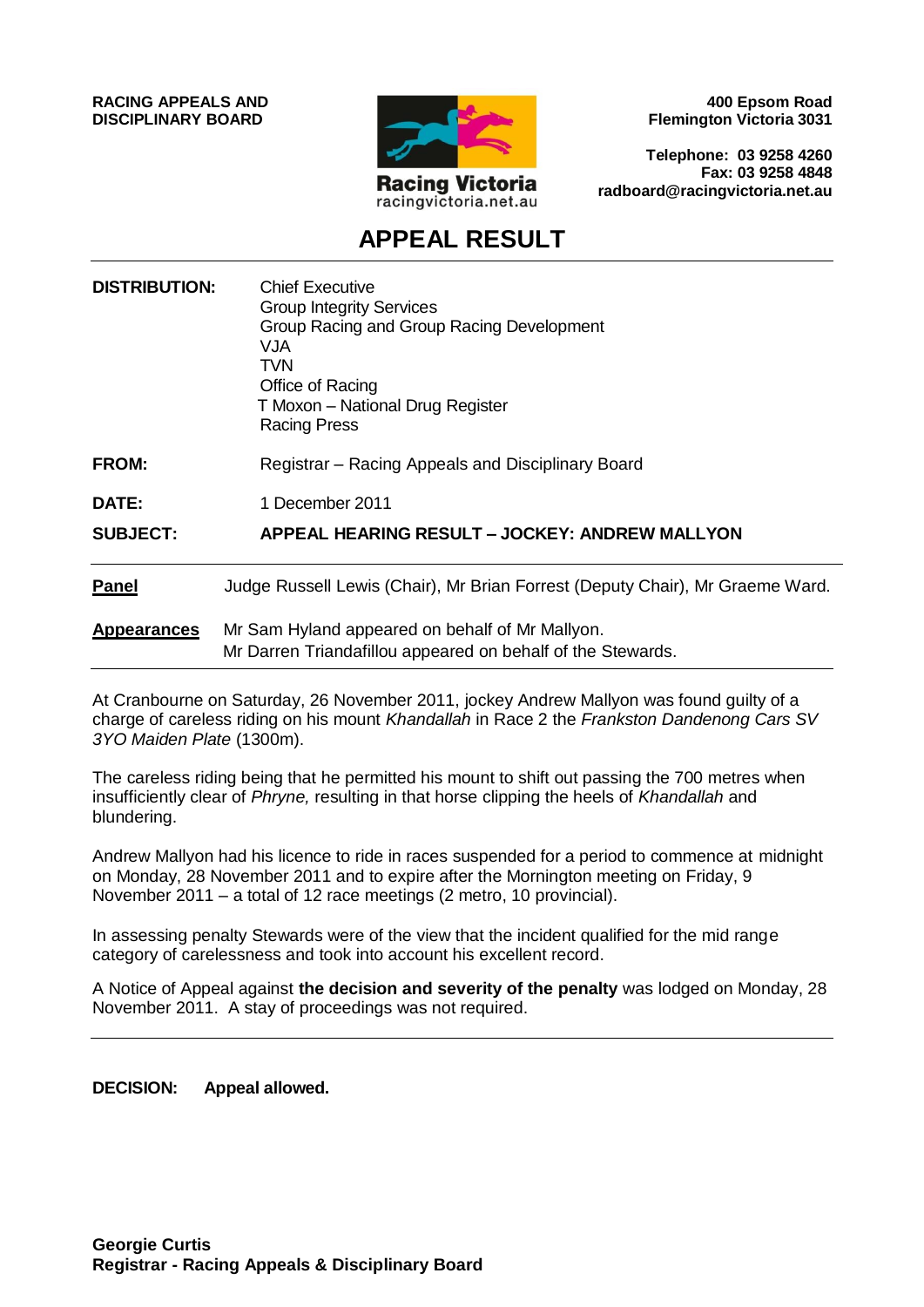# **TRANSCRIPT OF**

## **PROCEEDINGS**

### **RACING APPEALS AND DISCIPLINARY BOARD**

\_\_\_\_\_\_\_\_\_\_\_\_\_\_\_\_\_\_\_\_\_\_\_\_\_\_\_\_\_\_\_\_\_\_\_\_\_\_\_\_\_\_\_\_\_\_\_\_\_\_\_\_\_\_\_\_\_\_\_\_\_\_\_

**HIS HONOUR JUDGE R.P.L. LEWIS, Chairman MR B. FORREST, Deputy Chairman MR G. WARD**

#### **EXTRACT OF PROCEEDINGS**

#### **DECISION**

#### **IN THE MATTER OF THE FRANKSTON DANDENONG CARS SUPER VOBIS THREE-YEAR-OLD MAIDEN PLATE OVER 1300 METRES AT CRANBOURNE ON 26/11/11**

#### **JOCKEY: ANDREW MALLYON**

#### **MELBOURNE**

#### **THURSDAY, 1 DECEMBER 2011**

MR D. TRIANDAFILLOU appeared on behalf of the RVL Stewards

MR S. HYLAND appeared on behalf of the Appellant